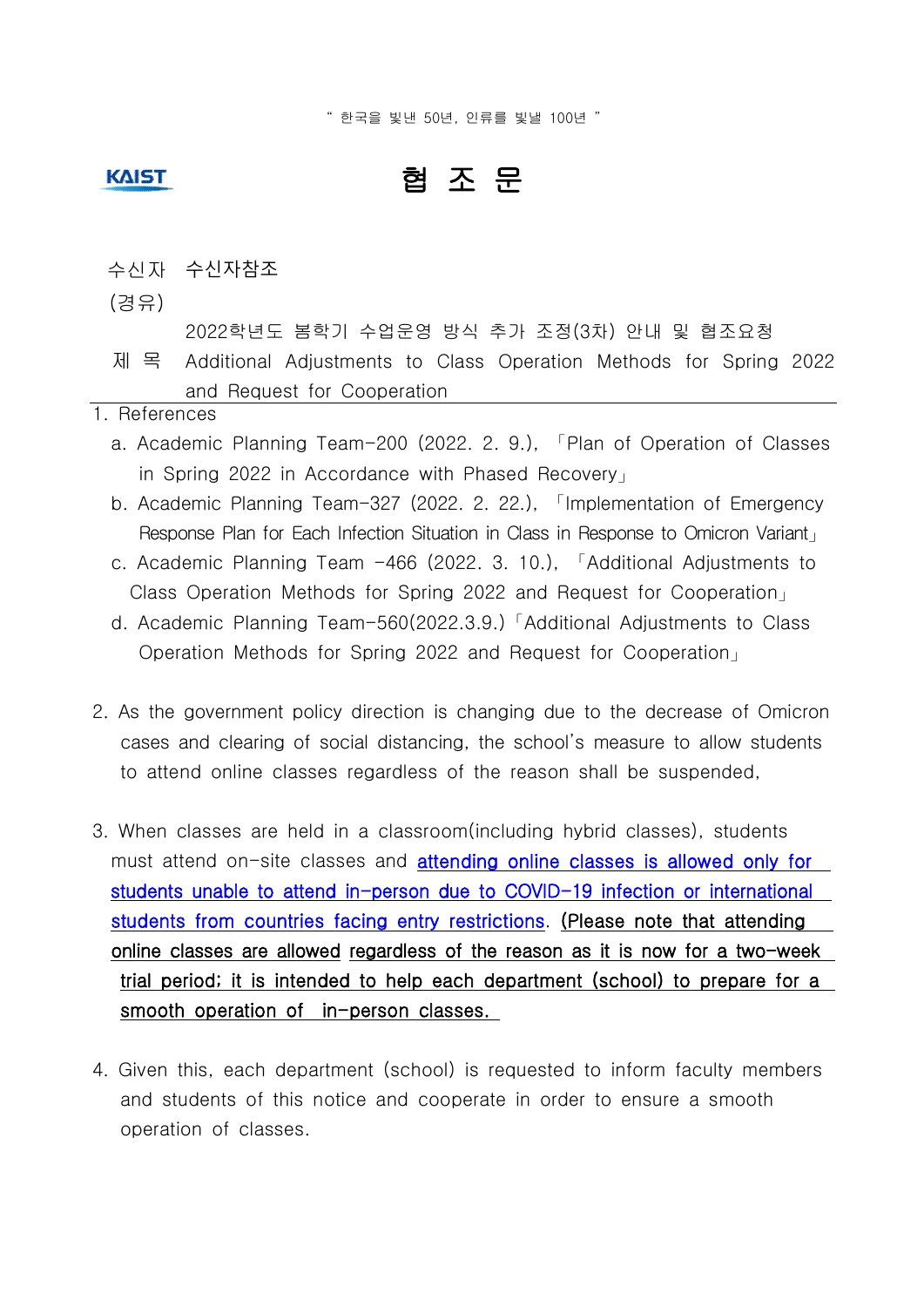

Attachment Additional Adjustments to Class Operation Methods for Spring 2022. End. (In the event of misinterpretatin arising from cultural differences, the original text in Korean shall take precedence over the English translation.)

======================================================== 1. 관련 가. 교학기획팀-200 (2022. 2. 9.), 「단계적 일상회복을 위한 2022학년도 봄학기 수업운영 계획(안)」 나. 교학기획팀-327 (2022. 2. 22.), 「오미크론 대응 수업 내 감염 상황별

- 비상대응계획(안) 시행 안내」 다. 교학기획팀-466 (2022. 3. 10.), 「2022학년도 봄학기 수업운영 관련 추가사항
	- 안내 및 협조요청」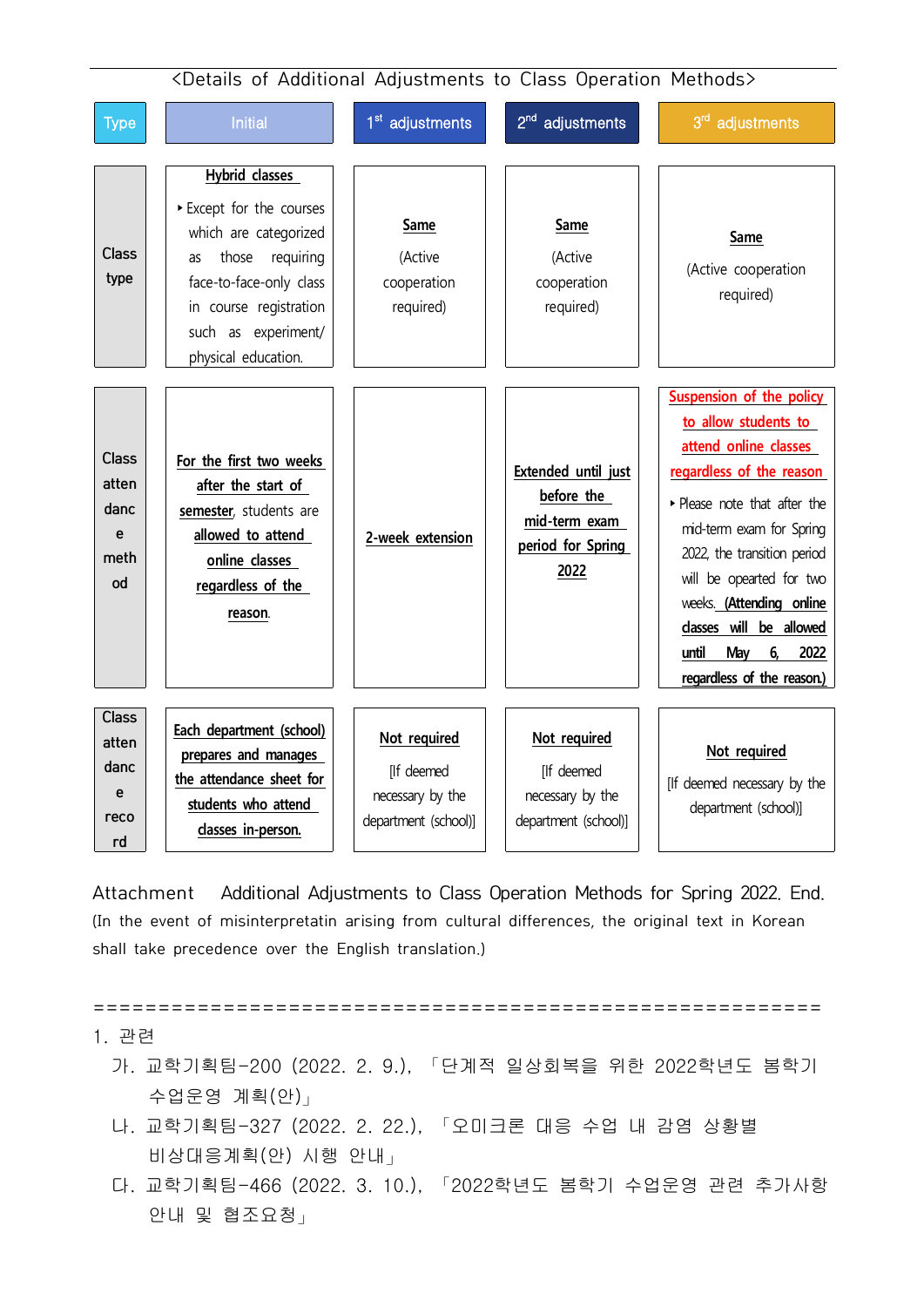- 라. 교학기획팀-560(2022.3.9.)「2022학년도 봄학기 수업 운영방식 추가 조정 안내 및 협조 요청」
- 2. 오미크론 감소세, 거리두기 완전 해제 등으로 정부정책 방향이 변화함에 따라 학생이 사유에 무관하게 온라인으로 수업 참여를 희망하는 경우 허용하는 방침을 중단하고,
- 3. 강의실에서 강의를 할 경우(하이브리드 강의 포함) 학생이 반드시 대면으로 참석하고 코로나19 감염 및 입국 불가능 등의 불가피한 사유에 한해서만 온라인으로 수업에 참여하는 것을 허용합니다. (단, 2주간 과도기 운영 기간을 두고 현재와 같이 사유에 무관하게 온라인 수업참여를 허용하나, 각 학과(부)에서는 해당기간 동안 학생안내 및 원활한 대면수업을 위한 준비진행)
- 4. 이에 각 학과(부)에서는 소속 교수님 및 학생에게 본 내용을 안내해 주시어 수업운영에 어려움이 없도록 적극적인 협조요청드립니다.



<수업운영 방식 추가조정 내용>

붙임 2022학년도 봄학기 수업운영 방식 추가 조정(안) 1부. 끝.